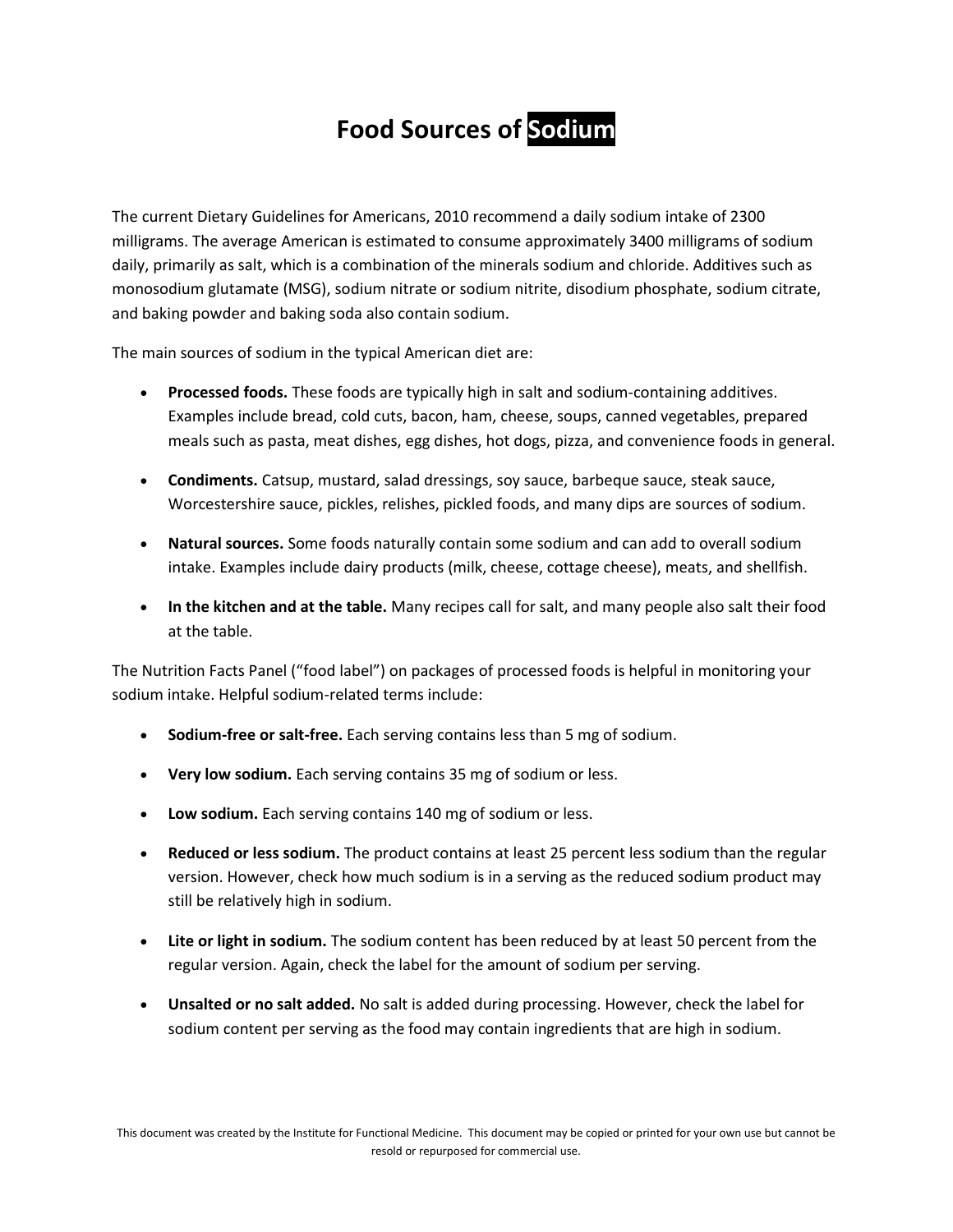## **Cutting Back on Sodium**

Salt is an acquired taste so you will need to help your taste buds adjust to less salt. Do so gradually by limiting your total daily salt intake to 1/4 teaspoon, from cooking and at the table. Over time, high sodium foods will likely taste too salty.

- **Eat more fresh foods.**
- **Eat more homemade foods.** Most fresh fruits and vegetables are naturally low in sodium. Also, fresh meat is lower in sodium than are luncheon meats, bacon, hot dogs, sausage and ham. Buy fresh and frozen poultry or meat that hasn't been injected with a sodium-containing solution. Look on the label or ask your butcher. Buy plain whole-grain rice and pasta instead of ones that have added seasonings. Make your own soups from scratch.
- **Use low-sodium products.** For those processed foods you do use, select the "low sodium" versions. Avoid products that have added seasonings. Read labels to be sure "salt substitutes" have no sodium.
- **Avoid high sodium condiments**, such as catsup, mustard, sauces, chili sauce, and salad dressings.
- **Cook using little to no added salt.** In most recipes, you can leave the salt out and not miss it.
- **Taste your food before salting it.** If you must salt it, try one shake of the salt shaker rather than two.
- **Rinse canned food.** This helps to remove some of the salt before you prepare it. Canned vegetables tend to be salty, as do canned meats and fish, such as sardines and tuna fish.
- **Season your food with herbs and spices.** However, you should avoid onion salt, garlic salt, celery salt, seasoned salt, meat tenderizer, and bouillon. Below are suggestions for herbs that go well with particular foods:

| Asparagus                  | Lemon peel, thyme                                                                                                 |
|----------------------------|-------------------------------------------------------------------------------------------------------------------|
| <b>Broccoli</b>            | Lemon juice, onion                                                                                                |
| <b>Brussels</b><br>sprouts | Lemon juice, mustard                                                                                              |
| Cabbage                    | Dill weed, caraway seeds, oregano, lemon juice, vinegar, onion, mustard, marjoram                                 |
| Carrots                    | Marjoram, ginger, mint, mace, parsley, nutmeg, sage, unsalted butter, lemon peel,<br>orange peel, thyme, cinnamon |
|                            | Cauliflower Rosemary, nutmeg, tarragon, mace                                                                      |
| Celery                     | Dill weed, tarragon                                                                                               |
|                            | Cucumbers Rosemary, onion                                                                                         |
| Green<br>beans             | Basil, dill weed, thyme, curry powder, lemon juice, vinegar                                                       |

This document was created by the Institute for Functional Medicine. This document may be copied or printed for your own use but cannot be resold or repurposed for commercial use.